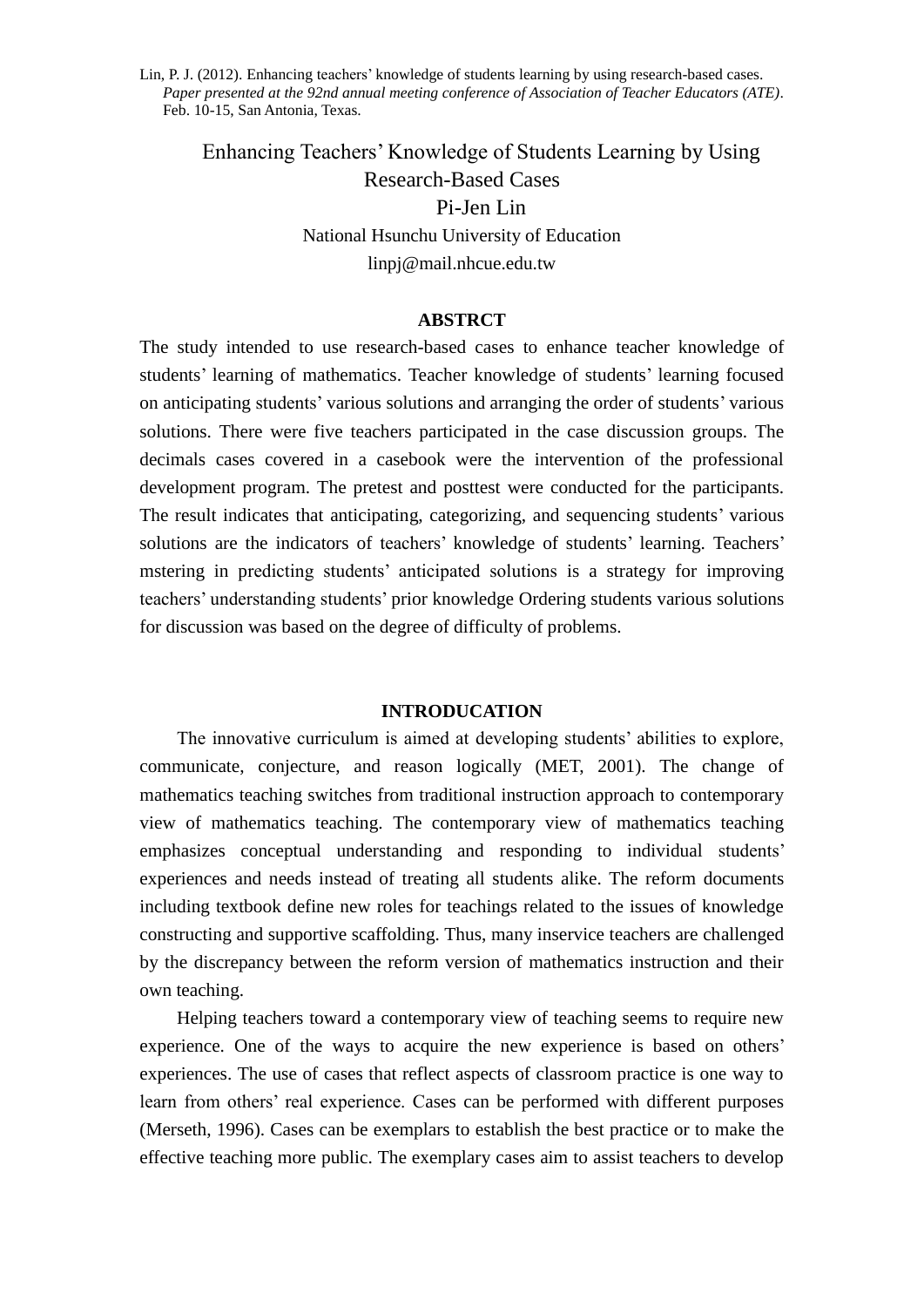the skill of critical reflection on their own practice (Kleinfeld, 1992; Lin, 2002; 2005; Stein, et al., 2000). These studies show that cases help teachers becoming more reflective practitioners, since cases reflect real situations and create challenges for teachers (Barnett, 1998). Thus, the use of written cases in a compiled book (Lin, 2007) that is collected from others' real experience in teaching developed from a longitudinal teacher professional development program. Thus, the written cases used in the study are based on research result. The written cases were constructed by a professional team consisting of 6-8 teachers and teacher educators.

Knowledge of students' learning has been activated since from Cognitive Guided Instruction. Afterwards, it is followed by many researchers, such as in Deborah Ball's research team, they suggest that knowledge of content and students (KCS) is one of six domains of mathematics for teaching (MKT) (Hill, Ball, & Schilling, 2008). KCS is acted as content knowledge intertwined with knowledge of how students think about, know or learn this particular content. This indicates that knowledge of students learning is essential for mathematics teachers. Knowledge of students learning refers to knowing students' prior knowledge and experience, cognitive development, ways of thinking, ways of learning, anticipation of students' solution, identification of students' various solutions, interpretation of students' solutions, ordering students' various solution s for discussion in public. A great number of studies indicate the effect of knowledge of students learning on mathematics teaching and on students' learning (e.g., Hill, Ball, & Schilling, 2008). However, there is little research on how to increase teacher's knowledge of identifying students' various solutions, anticipating students' various solutions, and selecting and ordering students' various solutions for discussion in public. Thus, the study is intended to increase teachers' knowledge of students' learning through the use of research-based written cases of mathematics teaching.

### THEORETICAL FRAMEWORK OF THE STUDY

The theoretical framework of developing a teacher professional development was based on the rationale of a teacher as a learner. Thus, the theoretical framework consists of three components: learning goals, learning strategies and learning contexts. The learning goals was intended to achieve teachers' three main knowledge domains: mathematics content knowledge, pedagogical content knowledge, and knowledge of students' learning, in particular, knowledge of student learning. Critical reflection was also considered as a kernel part of the learning goals.

Learning strategy for the teachers is the use of written cases. It consists of reading the cases and case discussion. The classroom setting and professional dialogue meetings for the collaborative professional team are two social contexts for teachers'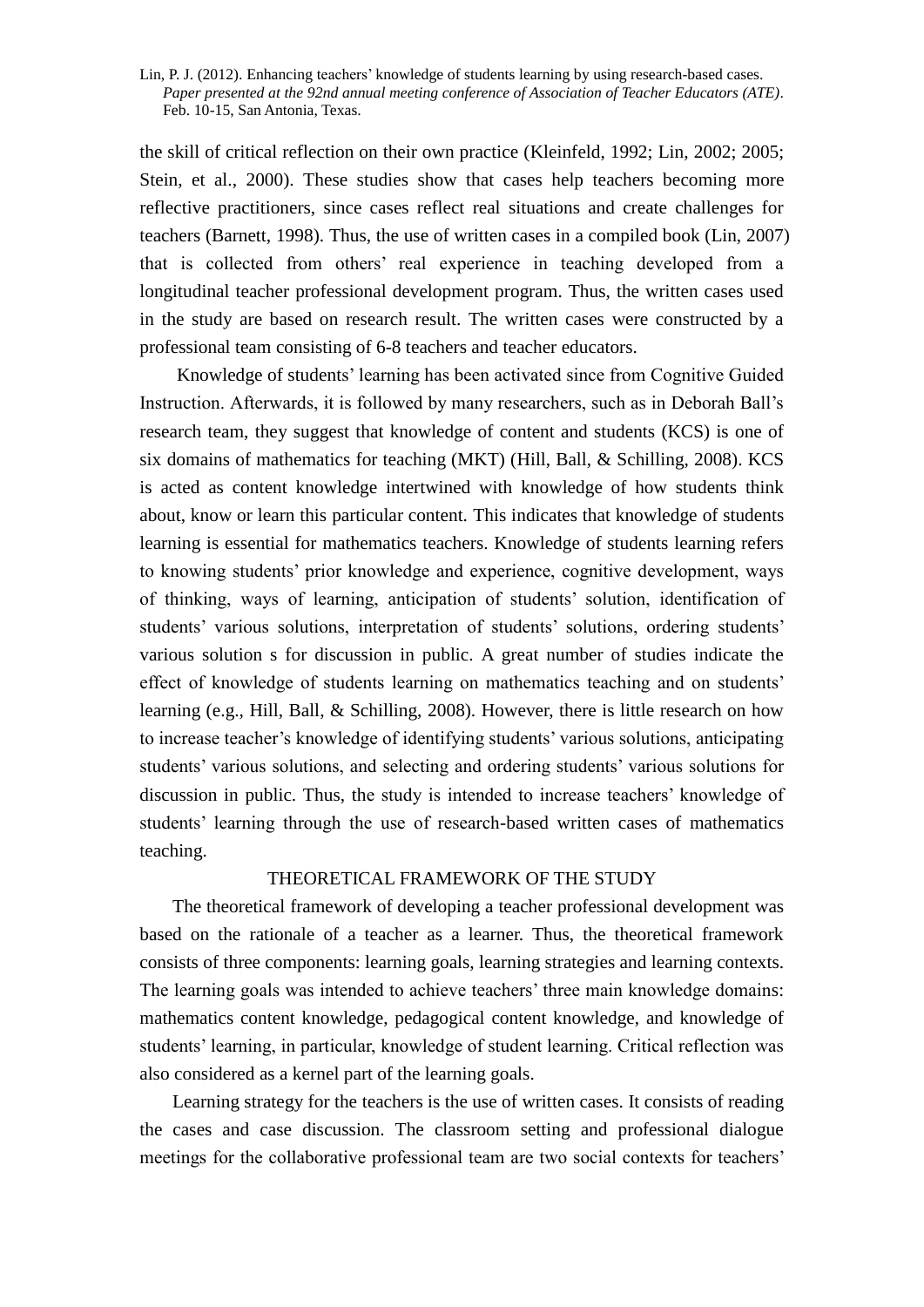Lin, P. J. (2012). Enhancing teachers' knowledge of students learning by using research-based cases. *Paper presented at the 92nd annual meeting conference of Association of Teacher Educators (ATE)*. Feb. 10-15, San Antonia, Texas.

mutual support. These two create the opportunity for teachers to become reflective practitioners. Classroom observations created opportunities for communication what teachers learning from classroom. Routine weekly meetings create the opportunities for teachers making reflection on their previous instruction and for their future instruction. it creates the possibility of initiating cognitive conflict with their previous cognition. Thus, social interaction, cognitive conflict, and reflection were the mechanisms of initiating teachers learn to teach.



Figure 1: A theoretical framework of the study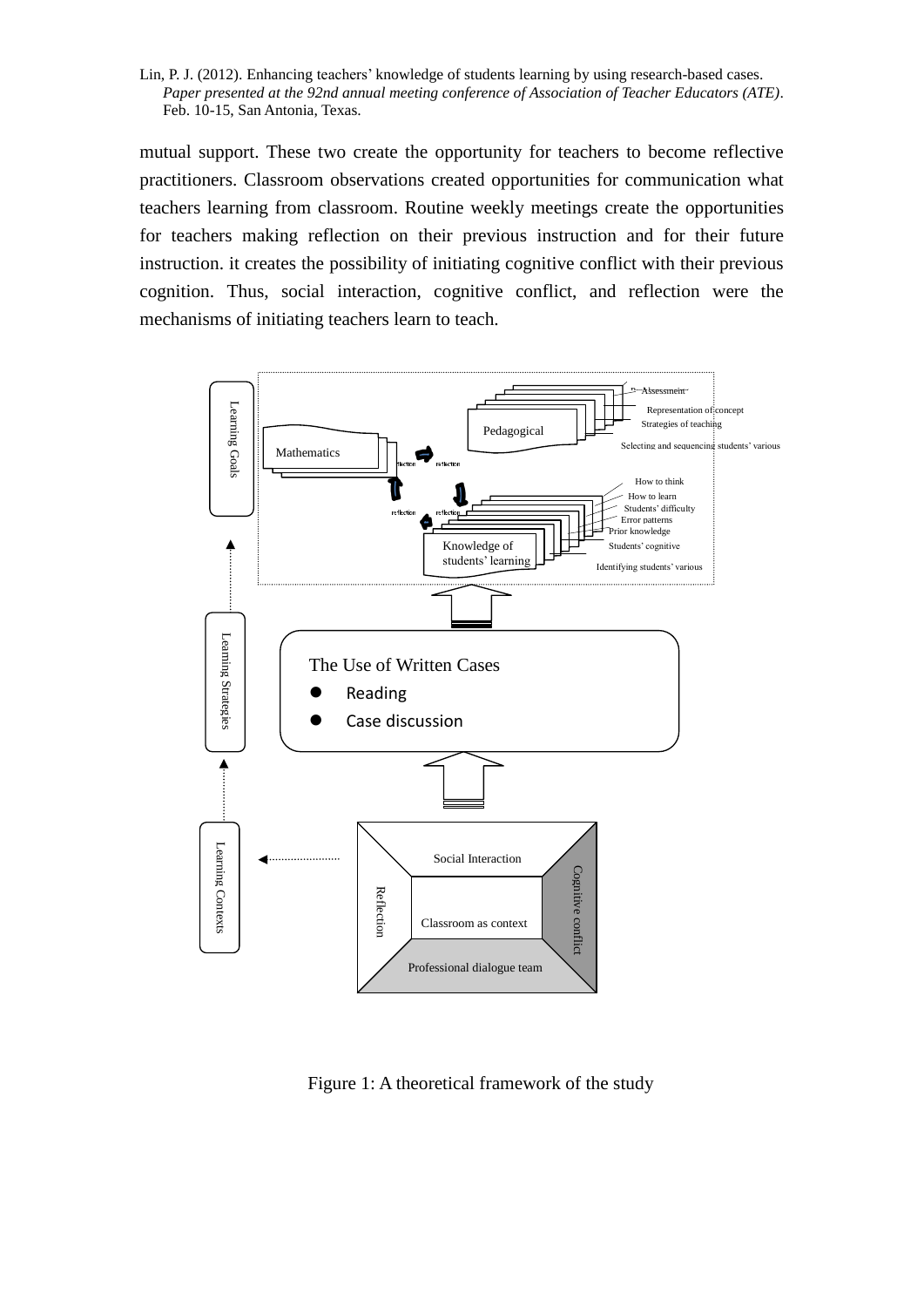### **RESEARCH METHOD**

### **Participants**

A school-based professional team consisting of six teachers was set up for discussing the written cases. T0, one of the teachers as a facilitator and the five teachers, T1, T2, T3, T4, and T5 as participants participated in the study. The five female teachers' teaching years were 6, 15, 23, 6, and 10, respectively. Excepting T5 with mathematics major background, others are not major in mathematics. The facilitator with ten years of teaching has a master degree of mathematics education. She has been received a 30-hours training for skilling in the use of the cases. The facilitator was trained to be played different roles in facilitating, probing and giving feedback to teachers and create the opportunities for the participants to sit together to discuss the written cases.

### **Written Cases and Case Discussion**

A case book of decimals is composed of six written cases of decimals teaching. Each written case consists of seven components: background of the case, instructional objectives, target grade, prior knowledge, flow of teaching including students-teacher dialogues, questions for discussion, and teachers' guides for using the case. The students' various solutions and question for discussion covered in a written case was listed below.

| COVULUI III A WIILUUI CASU                                                                             |                                                                                             |                                                                                                                                     |  |  |  |  |  |  |
|--------------------------------------------------------------------------------------------------------|---------------------------------------------------------------------------------------------|-------------------------------------------------------------------------------------------------------------------------------------|--|--|--|--|--|--|
| Content                                                                                                |                                                                                             |                                                                                                                                     |  |  |  |  |  |  |
|                                                                                                        |                                                                                             |                                                                                                                                     |  |  |  |  |  |  |
| altogether?                                                                                            |                                                                                             |                                                                                                                                     |  |  |  |  |  |  |
| $95*3*13*$ at: at:<br>$T\sqrt{7} + 7\sqrt{7} + 7\sqrt{7} = \frac{177}{4}$<br>471<br>A: 7.1公分<br>Yu-Chi | $2.4X3 = 7.7$<br>$7\sqrt{3}$ $\approx$<br>$0.4$ X3=1.2<br>6+1.2=7.2<br>47.247<br>Yuan-Ching | $45 + 3 + 130$<br>相处;   反比:  <br>$2.4 \times 3=6$<br>2.42544個 QT<br>$24x3 = 73$<br>$\eta$ fano   $z \overline{q}$ 2 cm<br>Yiao-Ting |  |  |  |  |  |  |
| $3x2.4 = 7,2$<br>2-4x3=9.2 ( $\sqrt{n}$ )<br>A: 7.2<br>Jian-Ming                                       | $2.4 x3 = 6.12 = 7.2$<br>川 2公分<br>Jian-Wei                                                  |                                                                                                                                     |  |  |  |  |  |  |
|                                                                                                        | 95年3月17日 朝途:1 府流:16                                                                         | Each paperclip has 2.4 cm in length. How long are 3 paperclips<br>95+ 2 Alzu un: 1 An. 17                                           |  |  |  |  |  |  |

Table  $1:$  The example of Students' various solutions and question for discussion covered in a written case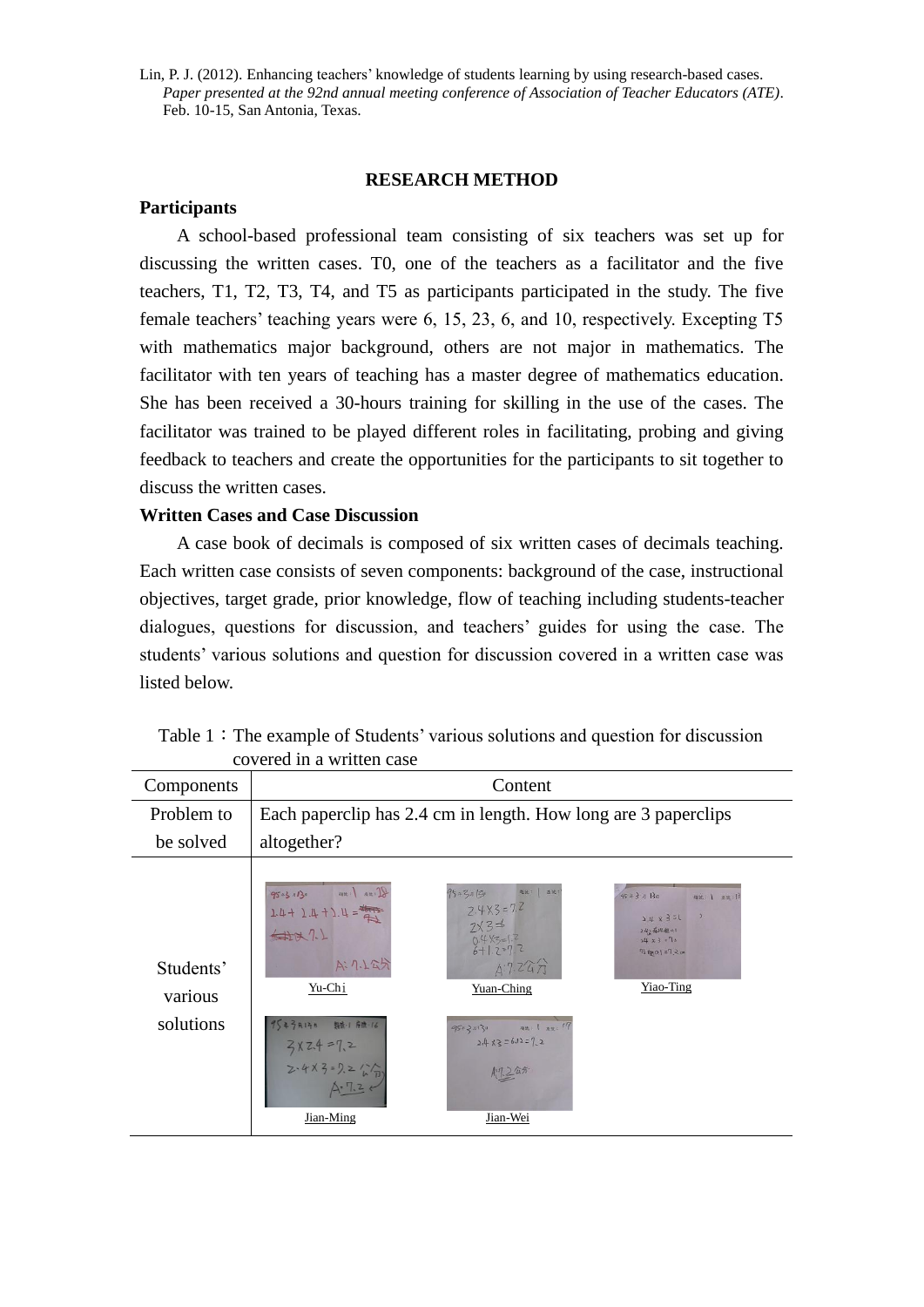Lin, P. J. (2012). Enhancing teachers' knowledge of students learning by using research-based cases. *Paper presented at the 92nd annual meeting conference of Association of Teacher Educators (ATE)*. Feb. 10-15, San Antonia, Texas.

| ≥、問題討論                                   | English version:                                           |
|------------------------------------------|------------------------------------------------------------|
| on any Syntaxin as essentials.           | The instructor initiated by reviewing the units of 0.1 and |
| 1. 文文老師引起動機的活動是利用單位小數0.1或0.01來描述0.3      | 0.01 to describe 0.3cm and 2.4cm for students, What is     |
| 公分和2.4公分,您覺得這樣處理的用意為何?                   | his purpose?                                               |
| 2. 五位學生翅綺、敏慧、采諭、彥慈、友元透過單位小數 0.1 或        | The five students describe a decimal number by using       |
| Question for                             | 2.                                                         |
| 0.01 描述,他們的想法有何不同?如果您是一位教學者,您喜           | 0.1 or 0.01. Which of the solution would you like to use   |
| 歌以哪一種來描述小數?                              | for describing a decimal number?                           |
| 3. 針對佈題一,文文老師找出五種學生的解題類型,您認為這五           | What the differences among the five students' solutions?   |
| discussion                               | 3.                                                         |
| 位畢生的想法為何?                                | How would you like to order the five solutions for         |
| 4. 如果您是一位教學者, 針對 <u>翊绮、允慶、耀廷、俊明、竣璋</u> 道 | 4.                                                         |
| 五位學生,您在黑板上會如何安排他們講解的順序呢?                 | discussion in classroom? Why?                              |
| 5. 學生在解決小數乘以整數的題目時,除了以上五位學生的方法           | What else of solutions would you like to predict?          |
| 外, 道有其他策略吗?                              | 5.                                                         |

Sources: Lin(2007), p.69 $\sim$ 70

Each case was initiated by reading each written case individually. It is immediately followed by the case discussion. The discussion session was attempted to encourage the participants to answer the question in the Question for Discussion covered in the written cases. There were seven meetings for the case discussions in which the written cases focus on interpreting, predicating, and sequencing students' various solutions. The number of questions covered in the case book corresponding to predicting, categorizing, interpreting, and ordering students' various solutions is listed in Table 2.

Table 2: The number of questions covered in the case book corresponding to predicting, categorizing, interpreting, and ordering students' various solutions.

| Characteristic<br>#          | Predicting     | Categorizing | Interpreting                | Ordering |
|------------------------------|----------------|--------------|-----------------------------|----------|
| of<br>Case<br>questions<br># |                |              | students' various solutions |          |
| Case 1                       |                |              |                             |          |
| Case 2                       |                |              |                             |          |
| Case 3                       |                |              |                             |          |
| Case 4                       |                |              |                             |          |
| Case 5                       | $\overline{2}$ |              |                             |          |
| Case 6                       |                | ി            | 4                           |          |

## **Data Collection**

To examine the effect of the use of cases on teachers' knowledge of students' learning, the instruments for assessing teachers' knowledge of students learning were developed for pre- and post-test. To increase the reliability and validity for the study, the cross table of item analysis were used. There were six items in the pretest and posttest instrument, respectively. The difficulty of pre-test and post-test keeps the same level by considering the numerals and context of the problems. The example of pretest and posttest for assessing teachers' skills in predicting students' anticipated solution, selecting and ordering students' various solutions for discussion in public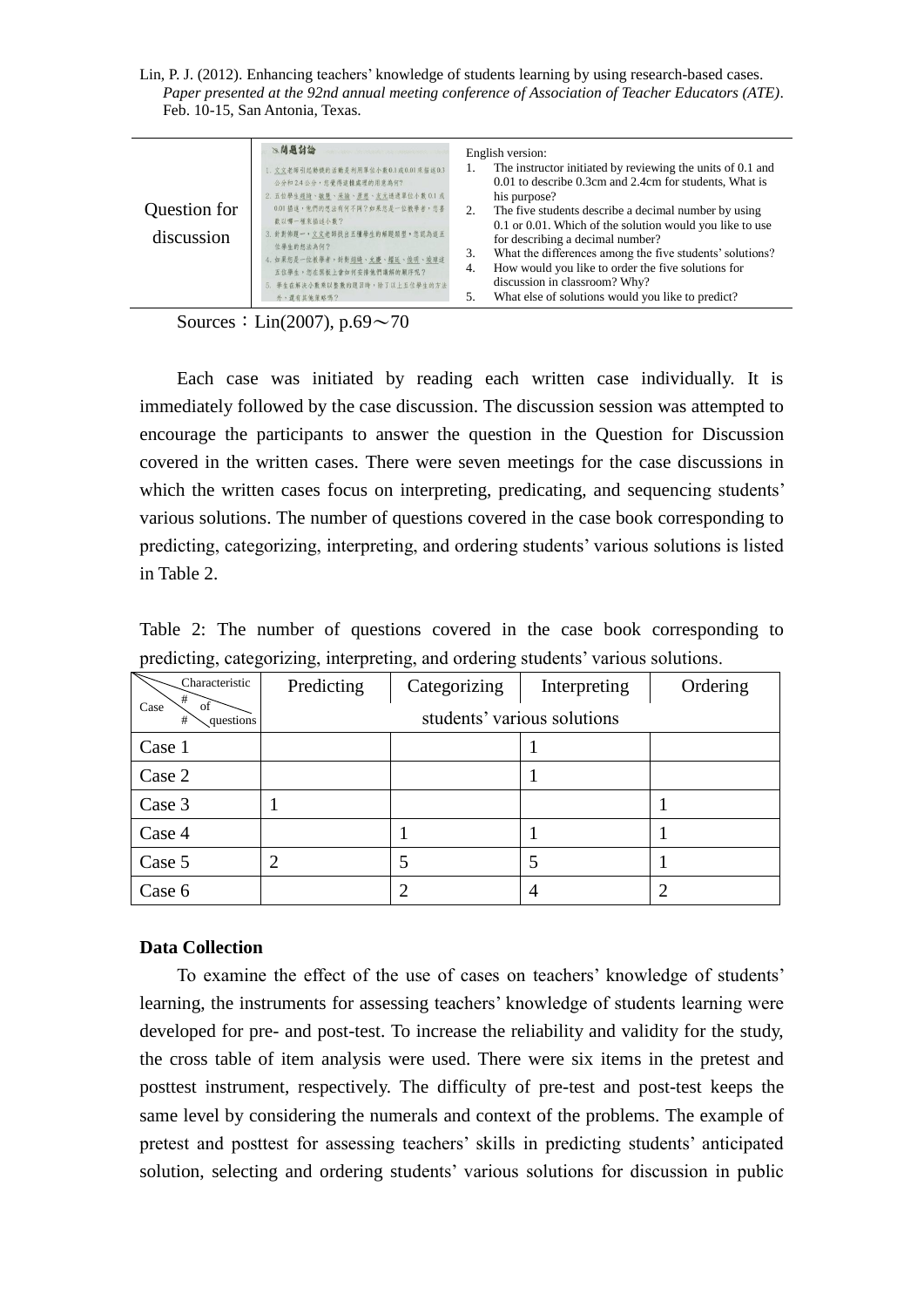were contrasted as in Table 3.

| <b>Test</b><br>Characteristics | Pre-test                                                             | Post-test                                                            | Item# |
|--------------------------------|----------------------------------------------------------------------|----------------------------------------------------------------------|-------|
| Predicting                     | A strip has 0.3 m. How long are 3                                    | A strip has 0.2 m. How long are 3                                    | 1 & 3 |
| students'                      | strips in total? What would be<br>students' possible solutions?      | strips in total? What would be<br>students' possible solutions?      |       |
| solutions                      |                                                                      |                                                                      |       |
|                                |                                                                      |                                                                      |       |
|                                | A box has 10 egg cakes. David ate<br>0.3 box per day. How many cakes | A box has 10 egg cakes. David ate<br>0.2 box per day. How many cakes |       |
|                                | were eaten for 3 days? Students'                                     | were eaten for 3 days? Students'                                     |       |
|                                | possible solutions were as follows.                                  | possible solutions were as follows.                                  |       |
|                                | Method 1:                                                            | Method 1:                                                            |       |
|                                | $o.3$ box=3 cakes; $3x3=9$ cakes.                                    | $o.2$ box=2 cakes; $2x3=6$ cakes.                                    |       |
|                                | A: 9 cakes.                                                          | A: 6 cakes.                                                          |       |
|                                | Method 2:                                                            | Method 2:                                                            |       |
| Categorizing                   | $0.3x3=0.9; 0.3+0.3+0.3=0.9$                                         | $0.3x3=0.6; 0.2+0.2+0.2=0.6$                                         |       |
|                                | A: 0.9 box.                                                          | $A: 0.6$ box.                                                        | 4 & 5 |
| students'                      | Method 3:                                                            | Method 3:                                                            |       |
| multiple                       | $0.3x3=0.9$                                                          | $0.2x3=0.6$                                                          |       |
| solutions                      | $\bullet$<br>$\bullet$<br>$\bullet$                                  |                                                                      |       |
|                                | A: 9 cakes.                                                          | A: 5 cakes.                                                          |       |
|                                | Method 4:                                                            | Method 4:                                                            |       |
| Ordering                       | $3/10=0.3; 0.3x3=0.9=9/10$                                           | $2/10=0.2$ ; $0.2x3=0,6=6/10$                                        | 2 & 6 |
| students'                      | $\bullet$<br>$\bullet$<br>$\bullet$<br>$\bullet$                     | $\bullet$<br>$\bullet$<br>$\bullet$<br>$\bullet$<br>$\bullet$        |       |
|                                | $\bullet$<br>$\bullet$<br>$\bullet$<br>$\bullet$                     | $\bullet$                                                            |       |
| various                        | A: 9 cakes.                                                          | A: 6 cakes.                                                          |       |
| solution for                   | Method 5:                                                            | Method 5:                                                            |       |
| discussion                     | $0.3x3=0.9$ ; A: 0.9 cakes.                                          | $0.2x3=0.6$ ; A: 0.6 cakes.                                          |       |
|                                | Method 6:<br>$3x3=9$ ; 0.1x9=0.9; A: 0.9 box.                        | Method 6:<br>$2x3=6$ ; 0.1 $x6=0.6$ ; A: 0.6 box.                    |       |
| in public                      | (1) How would you like<br>to                                         | (1) How would you<br>like<br>to                                      |       |
|                                | categorize them?                                                     | categorize them?                                                     |       |
|                                | (2) Which of the methods is the                                      | (2) Which of the methods is the                                      |       |
|                                | for<br>frequent<br>most<br>use                                       | most frequent use for students?                                      |       |
|                                | students?                                                            | (3) If you were the instructor, how                                  |       |
|                                | (3) If you were the instructor, how                                  | would you arrange the order of                                       |       |
|                                | would you arrange the order                                          | the various solutions? Show                                          |       |
|                                | of the various solutions? Show                                       | your reason.                                                         |       |
|                                | your reason.                                                         |                                                                      |       |

|  |  |  |  |  | Table 3: Examples of pretest vs. posttest for assessing teachers' knowledge of |  |
|--|--|--|--|--|--------------------------------------------------------------------------------|--|
|  |  |  |  |  | predicting and ordering students' various solution for discussion in public    |  |

## **Data Analysis**

The data collected were to contrast and compare the difference between the pretest and posttest of teachers' performance in predicting students' various solutions and ordering students' various solutions for solving the problems of decimal x positive integer and positive integer × decimal.

## **RESEARCH RESULTS**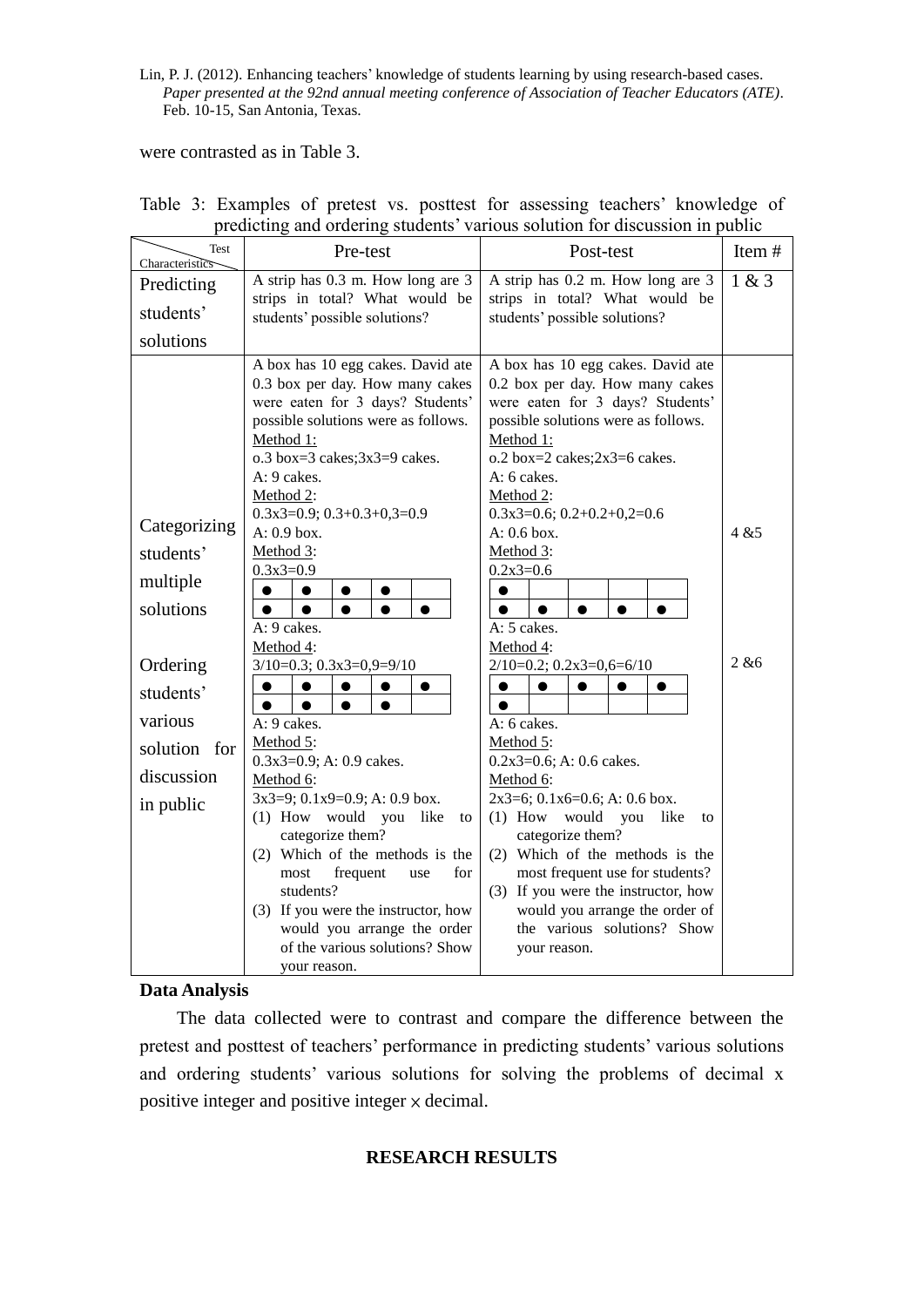In accordance with the posttest comparing to pretest, it is found that the use of cases contributes to supporting teachers in predicting students' anticipated solutions appropriately. Here appropriate predication means that the teachers' predictions were based on students' prior knowledge and learning sequence.

### **The Improvement of Teachers' Knowledge of Anticipating Students' Solutions**

## **Improving teachers' knowledge of anticipating students' various solutions in**  solving the problems of decimal number  $\times$  whole number

In the pretest, there were five methods were predicted by the teachers for students to be used in solving the problems of decimal number x whole number. The five anticipated methods: 1) repeated addition, 2) converting decimal number to fraction, 3) mutual conversion of natural units (such as 1 m converted to 100cm), and 4) missing number in proportion (e.g., a:b=c:d). The method of missing number in proportion is beyond students' prior experience, while the other four methods are matched to students' prior knowledge. The method of 0.1 or 0.01 as iterated unit was not used by anyone of the teachers involving in the pretest.

| Posttest: A strip has 0.2 m. How long are 3 strips in total? What would be students' possible solutions? |                                                                                           |                                           |                                                                                           |                                         |  |  |  |
|----------------------------------------------------------------------------------------------------------|-------------------------------------------------------------------------------------------|-------------------------------------------|-------------------------------------------------------------------------------------------|-----------------------------------------|--|--|--|
|                                                                                                          | Pretest                                                                                   | Posttest                                  |                                                                                           |                                         |  |  |  |
| Methods                                                                                                  | Solutions                                                                                 | Teachers                                  | Solutions                                                                                 | Teachers                                |  |  |  |
| Repeated addition                                                                                        | $0.3+0.3+0.3=0.9$                                                                         | $T5 \cdot T4 \cdot T3$ ,<br>$T2 \cdot T1$ | $0.2+0.2+0.2=0.6$                                                                         | $T5 \cdot T4 \cdot T3 \cdot T2$ ,<br>T1 |  |  |  |
| Converting decimal<br>number to fraction                                                                 | $\frac{3}{2} \times 3 = 9 = 0.9$<br>10<br>10.                                             | T5, T3, T1                                | $2 \times 3 = 6$<br>10                                                                    | $T5$ ,<br>$T3$ , $T1$                   |  |  |  |
| $0.1$ as a counting<br>unit                                                                              | $0.3 \times 3 =$ three<br>$0.1$ repeated 3<br>$times=$<br>0.1 repeated 9<br>times $= 0.9$ |                                           | $0.2 \times 3$ = three<br>$0.1$ repeated 2<br>$times=$<br>0.1 repeated 9<br>times $= 0.9$ | $T5 \cdot T2$                           |  |  |  |
| Mutual conversion<br>of natural units                                                                    | $0.3m = 30cm$<br>$30 \times 3 = 90$<br>$90cm = 0.9m$                                      | T5                                        | $0.2m = 20cm$<br>$20 \times 3 = 60$<br>$60cm = 0.6m$                                      | $T5 \cdot T1$                           |  |  |  |
| Missing number in<br>proportion                                                                          | $1:0.3=3:$<br>$=0.3\times3\div1=$<br>0.9                                                  | $T5 \cdot T1$                             | $1:0.2=3:$<br>$=0.2\times3\div1=$<br>0.6                                                  |                                         |  |  |  |

Table 4: Comparisons of pretest and posttest for teachers predicting students' various solutions in solving the problems of decimal number  $\times$  whole number

Pretest: A strip has 0.3 m. How long are 3 strips in total? What would be students' possible solutions?

The method of 0.1 or 0.01 as iterated unit was listed in the written case for case discussion. For example, Yiao-Ting's solutions in the written case was:  $2.4x3=($ ,  $2.4$ are viewed as 0.1 iterated 24 times. Then, 24x3=72, 0.1 iterated 72 times is 7.2 Students' prior knowledge is given in the written case, such that the teachers realized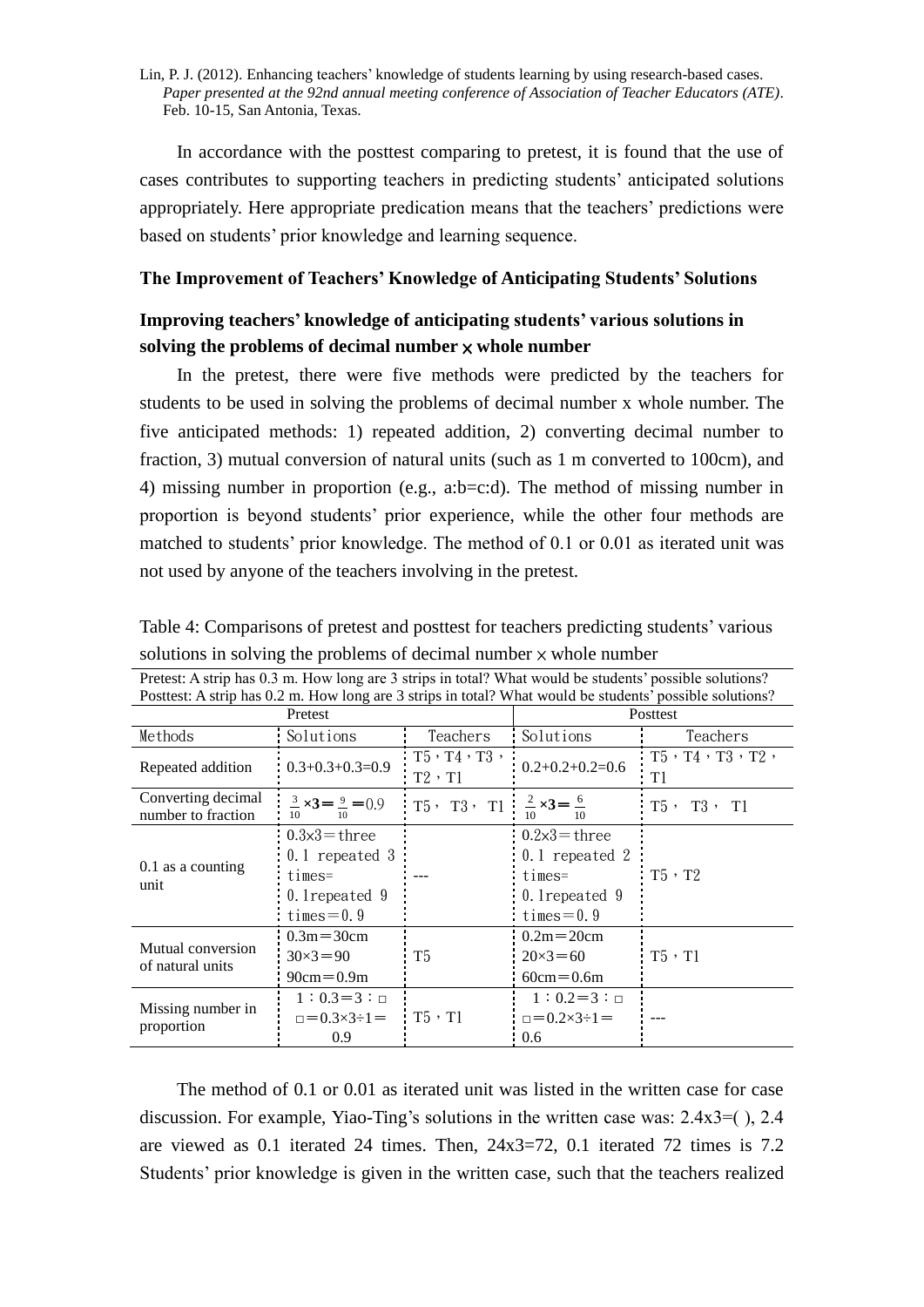the method of missing number in proportion learned at sixth grade. Table 4 displays the difference between pretest and posttest for the teachers predicting students' various solutions in the problem of decimals  $\times$  whole number.

Through the use of cases, the teachers improved their knowledge in predicting students' various solution. In the case discussion, they all agreed that the proportional problems were not learned until students are up to sixth grade. In the posttest, the method of missing number in proportion beyond students' prior knowledge was no more on the list of the teachers' prediction. Moreover, more students' possible appropriate solutions were predicated by each teacher, as seen in Table 4.

In the posttest, each method to be used by students was predicted by more teachers. For instance, each teacher did not anticipate the method of 0.1 as iterated unit in the pretest, while two teachers, T5 and T2, anticipated it in the posttest.

In the pretest, T2 did not recognize that students solving the problems of whole number  $\times$  decimals are more difficult than those of decimals  $\times$  whole numbers. As a result, 0.3×3=3×0.3=0.9 was predicted by T2 in the pretest. Through the case discussion, T2 did not predict students solving the problem by using  $0.2x3=3x0.2=0.6$ in the posttest.

Although the method of mutual conversion of natural units was not covered in the written case, merely T5 predicted in the pretest that students would use this method; 0.3m is first converted into 30cm; then, 0.3 m×3 is transformed into 30cm×3, as the multiplication of two whole numbers. In the posttest, one more teacher, T1 used the method of mutual conversion of natural units as one of students' possible solutions.

## **Improving teachers' knowledge in anticipating students' various solutions in**  solving the problems of whole number  $\times$  decimal number

It is found that teachers had a common predication on the method of converting decimal number to fraction for students solving the problems of whole number  $\times$ decimals and decimals  $\times$  whole number. There were only two teachers perceived the decimals  $\times$  whole number as prior experience of whole number  $\times$  decimals. Thus, converting whole number  $\times$  decimals into decimals  $\times$  whole number becomes as one of the method for some teachers predicating the students solving the problems of whole number  $\times$  decimals.

Table 5: Comparisons of pretest and posttest for teacher predicting students' various solutions in solving the problems of whole number x decimal number

Pretest: There were 6 cakes in a box. David ate 0.3 of the box. How many of the cakes were eaten? What kind of solutions would students come up for solving this problem?

Posttest: "There were 10 cakes in a box. David ate 0.4 of the box. How many of the cakes were eaten? What kind of solutions would students come up for soling this problem?

| -<br>л.<br>------ |  |  |
|-------------------|--|--|
|                   |  |  |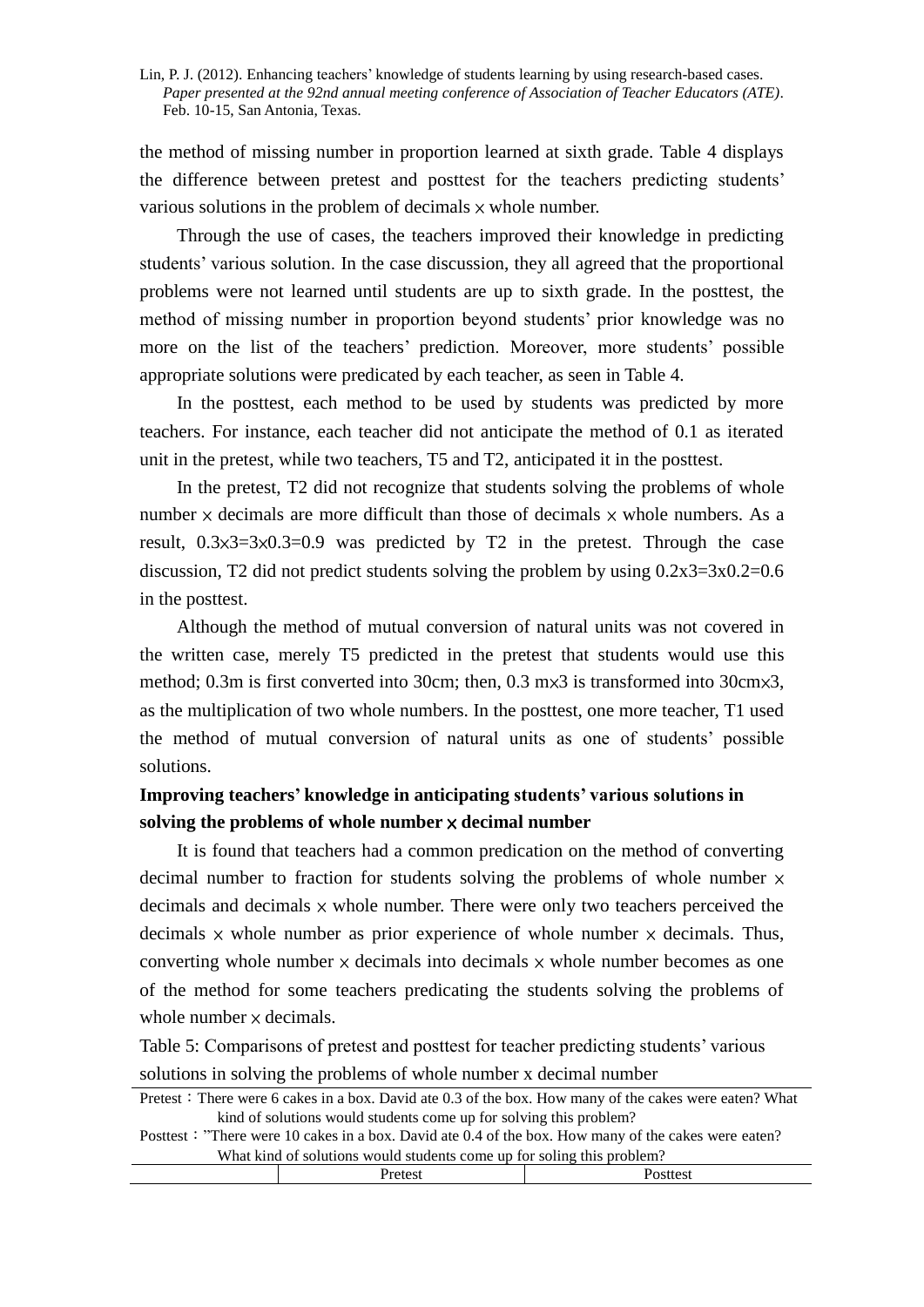Lin, P. J. (2012). Enhancing teachers' knowledge of students learning by using research-based cases. *Paper presented at the 92nd annual meeting conference of Association of Teacher Educators (ATE)*. Feb. 10-15, San Antonia, Texas.

| Methods                          | Solutions                                                                | <b>Teachers</b>               | Solutions                                                       | <b>Teachers</b>                        |
|----------------------------------|--------------------------------------------------------------------------|-------------------------------|-----------------------------------------------------------------|----------------------------------------|
| Convert to decimal               | $10\times 0.3=$                                                          | $T5$ , $T3$                   | $10\times 0.4 =$                                                | $T5$ , $T4$ , $T3$ ,                   |
| x whole number                   | $0.3\times10$                                                            |                               | $0.4\times10$                                                   | T <sub>2</sub>                         |
|                                  | $_1$ box = 1 cake                                                        |                               | $1$ box = 1 cake                                                |                                        |
| Convert to fraction              | $\overline{10}$<br>$0.3$ box = $3$ box<br>10                             | T5, T4, T2,<br>T <sub>1</sub> | 10<br>$0.4$ box = $_4$ box =<br>10                              | $T5$ , $T4$ , $T2$ ,<br>T <sub>1</sub> |
|                                  | $=$ 3 cakes                                                              |                               | 4cakes                                                          |                                        |
|                                  | $10\times 0.3=$                                                          |                               | $10\times 0.4 =$                                                |                                        |
| 0.1 as a counting unit           | $10\times$ (three $0.1$ ) =                                              |                               | $10\times$ (four 0.1) =                                         | $T5 \cdot T2$                          |
|                                  | thirty $0.1 = 3$                                                         |                               | forty $0.1 = 4$                                                 |                                        |
|                                  | $1:10=0.3:$                                                              |                               | $1:10=0.4:$                                                     |                                        |
| propotion                        | $=10\times 0.3 \div 1=3$                                                 | T <sub>5</sub>                | $=10\times 0.4 \div 1 = 4$                                      |                                        |
| Enlarge and reduce               | $10 \times 3 = 30$<br>(enlarge 10)<br>$times)$ , then<br>reduce 10 times |                               | $10\times4=40$ (enlarge 10<br>times), then reduce $10$<br>times | T <sub>5</sub>                         |
| Convert to multiples<br>of $0.1$ | $10\times 0.3=$<br>$(10\times0.1$ box) $\times$ 3                        | $T2$ , $T1$                   | $10\times 0.4=$<br>$(10\times0.1$ box) $\times$ 4 =             | $T3$ , $T2$ ,<br>T4,<br>T <sub>1</sub> |
|                                  | $=$ 1cake $\times$ 3 $=$ 3                                               |                               | $1$ cake $\times$ 4 $=$ 4                                       |                                        |

Table 5 displays the difference between pretest and posttest for each teacher predicting students' various solutions in the problems of decimal multiplication.

Table 5 shows that there were 6 solutions teachers used to predict students' solutions for solving the problems of whole number  $\times$  decimals. Two teachers, T3 and T4 predicted students' unique solution in the pretest, while they predicted more students' solutions in the posttest. Although the method of enlarging and reducing were demonstrated in the written case, it is not in the list of teachers' prediction. This indicates that through the case discussion, teachers' prediction did not focus on more solutions, rather, on students' prior knowledge. We also found that T5 with mathematics education background have more predictions both in pretest and posttest than other teachers.

# **Predicting students' anticipated solutions as a strategy for understanding their prior knowledge**

It is found that the skills in predicting students' anticipated solutions is a strategy for improving teachers' understanding students' prior knowledge, since each anticipated solution is based on students' prior knowledge. Otherwise, it is not an appropriate predication. Table 6 depicts each teacher's prediction to each method comparing pretest to posttest.

Table 6: Frequencies of each teacher's prediction to each method for pretest and posttest.

|           | Methods            |      |      |      |      | mη   |      |      |      |      |      |
|-----------|--------------------|------|------|------|------|------|------|------|------|------|------|
|           |                    | Pre- | Post | Pre- | Post | Pre- | Post | Pre- | Post | Pre- | Post |
| De<br>cin | Repeated addition  |      |      |      |      |      |      |      |      |      |      |
|           | Converting decimal |      |      |      |      |      |      |      |      |      |      |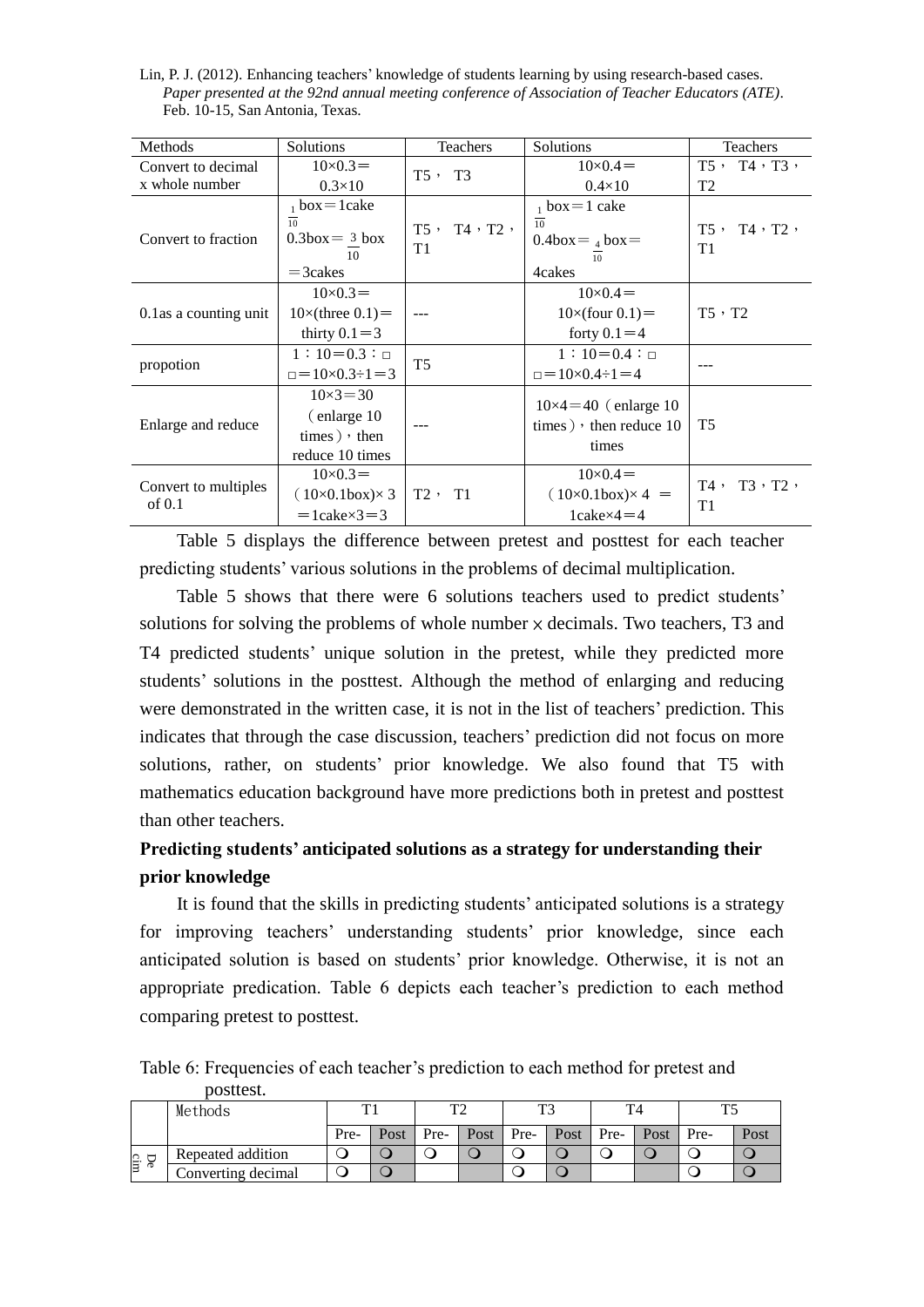Lin, P. J. (2012). Enhancing teachers' knowledge of students learning by using research-based cases. *Paper presented at the 92nd annual meeting conference of Association of Teacher Educators (ATE)*. Feb. 10-15, San Antonia, Texas.

|              | number to fraction     |          |          |   |              |   |          |          |          |   |                  |
|--------------|------------------------|----------|----------|---|--------------|---|----------|----------|----------|---|------------------|
|              | 0.1 as iterated unit   |          |          |   | $\mathbf{O}$ |   |          |          |          |   | $\left( \right)$ |
|              | Mutual conversion of   |          | O        |   |              |   |          |          |          | ∩ |                  |
|              | natural units          |          |          |   |              |   |          |          |          |   |                  |
|              | missing number in      | ∩        |          |   |              |   |          |          |          | ∩ |                  |
|              | proportion             |          |          |   |              |   |          |          |          |   |                  |
|              | Converting into        |          |          |   | $\circ$      | ∩ | $\Omega$ |          | $\Omega$ | ∩ | $\left( \right)$ |
|              | Decimal x whole number |          |          |   |              |   |          |          |          |   |                  |
| Whole number | Converting decimal     | $\Omega$ | $\Omega$ | ∩ | $\Omega$     |   |          | $\Omega$ | ∩        | ∩ | $\left( \right)$ |
|              | number to fraction     |          |          |   |              |   |          |          |          |   |                  |
|              | 0.1 as iterated unit   |          |          |   | $\mathbf{O}$ |   |          |          |          |   | $\Omega$         |
| x decimals   | missing number in      |          |          |   |              |   |          |          |          | ∩ |                  |
|              | proportion             |          |          |   |              |   |          |          |          |   |                  |
|              | Enlarge and reduce     |          |          |   |              |   |          |          |          |   | $\Omega$         |
|              | Converting decimals    | $\Omega$ | ∩        | ∩ | ∩            |   | ∩        |          | $\Omega$ |   |                  |
|              | into integer times 0.1 |          |          |   |              |   |          |          |          |   |                  |
| Total        |                        | 5        | 5        | 3 | 6            | 3 | 4        | 2        | 4        | 7 | 8                |

The method of missing number in proportion with 3 frequencies predicted by teachers in pretest, but it was removed off in the posttest. The number of possible solutions to be used by students solving the two problems the teachers provided in the pretest was 20 frequencies in total. Each teacher averagely predicted 2 students' solutions for each problem in pretest. The knowledge of teachers' predicting students' solutions was increased in the posttest, because there were 27 students' solutions predicted by 5 teachers. Each teacher predicted 2.7 students' solutions.

According to Table 6, teachers would not use a same method to predict different problems. For instance, the multiplication of fraction is fifth-graders' prior knowledge, so that the method of converting decimal to fraction were predicted by several teachers. Comparing the pretest and posttest, T5 and T1, two of the five teachers coherently predicted the method of converting decimal to fraction used by students solving the problems of the multiplication of decimals.

## **The Improvement of Teachers' Knowledge of Sequencing Students' Various Solutions for Discussion in Public**

# **Degree of difficulty as the basis of sequencing students' various solutions for discussion**

Ordering students various for discussion was based on the degree of difficulty of problems. Due to lacking of good understanding on students learning in decimal, teachers had a difficulty with the interpretation students' various solutions. As a consequence, teachers were not equipped with ordering students' multiple solutions. For instance, method 1 is the easiest method, whereas only T1 put it in the first. On the contrary, all teachers did not sequence the most difficult method, method 6, in the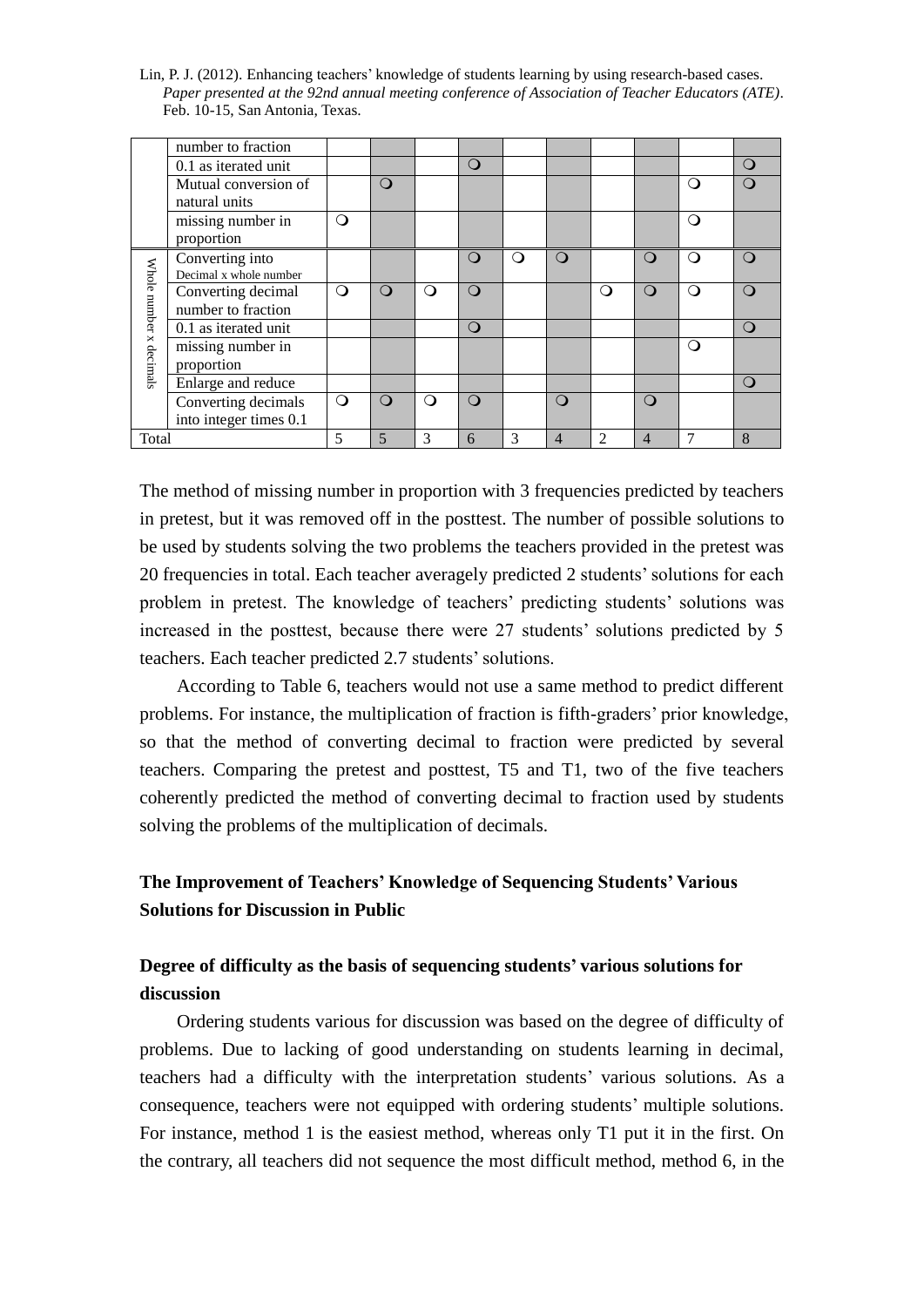final order for discussion.

During the time of between pretest and posttest, teachers have been discussed 28 questions about categorization and sequences students' various solutions covered in the Discussion Questions of the written cases. This is potential to contribute to teachers' understanding about the sequence of the students' prior knowledge and students' understanding. For instance, all teachers have consistent agreement with "0.1 as a counting unit" as the most difficult method, seen as Table 7. Thus, they all agreed that Yiao-ting should be invited at last to explain his method, as indicated in Table 1.

|          |                                              | Т2                                                                                                 | Т3                                                                                                                     | 14                                                                                    | Τ5                |
|----------|----------------------------------------------|----------------------------------------------------------------------------------------------------|------------------------------------------------------------------------------------------------------------------------|---------------------------------------------------------------------------------------|-------------------|
| Pretest  | $0 \rightarrow 6 \rightarrow 30 \rightarrow$ |                                                                                                    | $(6 \rightarrow 2 \rightarrow 5 \rightarrow 3)$ $(4 \rightarrow 0 \rightarrow 325)$ $(4 \rightarrow 0 \rightarrow 26)$ |                                                                                       | <b>③④→①→②⑤</b>    |
|          | $(2) \rightarrow (5)$                        | $\rightarrow$ (4) $\rightarrow$ (1)                                                                |                                                                                                                        | $\rightarrow$ (5)                                                                     | $\rightarrow$ (6) |
| Posttest | $0 \rightarrow 2000$                         | $\textcircled{4}\rightarrow \textcircled{2}\rightarrow \textcircled{3}\rightarrow \textcircled{5}$ | $\circled{1} \rightarrow \circled{6} \rightarrow \circled{3} \rightarrow \circled{4}$                                  | $\circled{1} \rightarrow \circled{3} \rightarrow \circled{4} \rightarrow \circled{2}$ | ①→④→②③⑤           |
|          | (6)                                          | $\rightarrow$ $\rightarrow$ $\rightarrow$ $\odot$                                                  | $\rightarrow \textcircled{2} \rightarrow \textcircled{5}$                                                              | $\overline{\mathbb{S}}\circledcirc$                                                   | $\rightarrow$ (6) |

Table 7: Comparisons of pretest and posttest for teacher ordering students' various solutions for discussion

Besides, all teachers arranged the easiest method, repeated addition, as the first order to be reported, as Yu-chi shown in Table 1. Yuan-ching decomposed 2.4 into 2 plus 0.4. The method is more difficult than Yu-chi's and Yiao-ting's. Thus, the reasonable sequence arranged to be discussed in public is from Yu-chi's solution to Yiao-ting's solution, and then Yuan-ching's solution, as seen in Table 1. Nevertheless, four teachers (excepting T4) sequenced in the order of Yu-chi→Yuan-ching→Yiao-ting, as seen in Table 8. Until the case discussion, the facilitator T0 invited T2 to illustrate Yiao-ting's solution by using the method of "0.1 as a counting unit". In the posttest, more teachers (T1, T2, T4, T5) put the method 6 (i.e., missing number in proportion) in correct order for discussing in public, as seen in Table 7.

Table 8: Teachers ordering the sequence of students' various solutions shown in written cases indicated as Table 1.

| Teachers   | Τ1                        | Т2                                       | T3                                       | T4                                    | T5                           |
|------------|---------------------------|------------------------------------------|------------------------------------------|---------------------------------------|------------------------------|
| Case       | Yu-chi→Yu                 | $Yu\text{-}chi\rightarrow Jian\text{-}m$ | $Yu\text{-}chi\rightarrow Yuan\text{-}c$ | $Yu\text{-}chi\rightarrow$ Yian-ti    | Yu-chi→Yuan-c                |
| discussion | an-ching $\rightarrow$ Ji | $ing \rightarrow Yuan$ -chin             | hing $\rightarrow$ Jian-wei,             | $ng \rightarrow$ Yuan-ching           | hing $\rightarrow$ Jian-wei, |
|            | an-wei.                   | $g \rightarrow$ Jian-wei $\rightarrow$   | Jian-ming $\rightarrow$                  | $\rightarrow$ Jian-ming $\rightarrow$ | Jian-ming $\rightarrow$      |
|            | Jian-ming $\rightarrow$   | Yian-ting                                | Yian-ting                                | Jian-wei                              | Yian-ting                    |
|            | Yian-ting                 |                                          |                                          |                                       |                              |

# **The order of discussing incorrect solutions switching to close to similar methods from the last order**

Teachers were provided the opportunities of discussing when is a good time for teachers inviting students who had incorrect solutions in written cases. The data in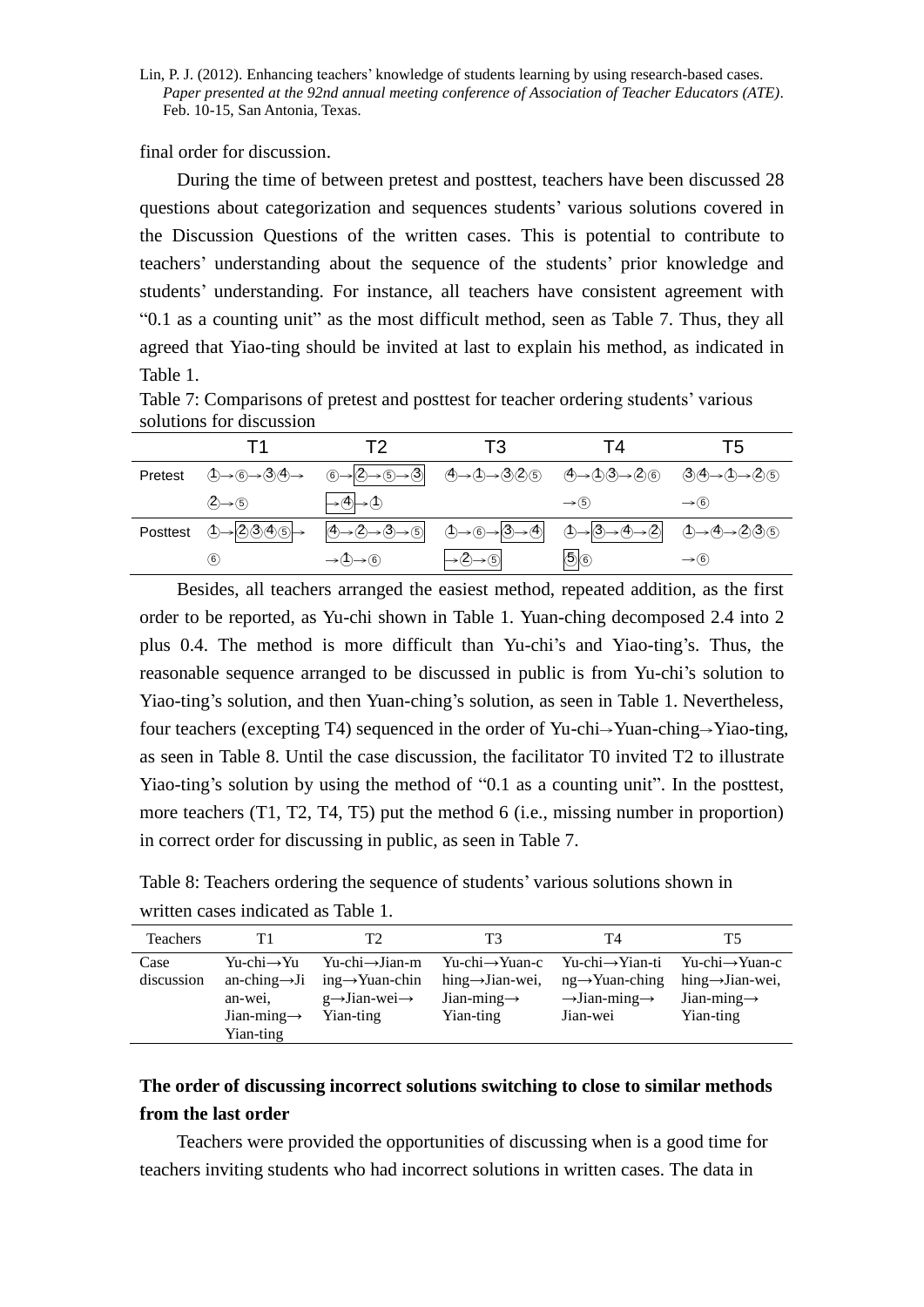Table 7 indicates that three (T1, T3 and T4) of the five teachers arranged students' incorrect answer (as the method 5) in the last order for discussing in public.

During the case discussion, it reveals that teachers did not have ability to identify where students made mistake and why their answers are wrong. For instance, during the case discussion, T1, T3, and T5 did not distinguish the distinction between Jinan-Ming's method and Jian-wei's method. Jian-wei's misconception was caused from misunderstanding of decimals. In the posttest, excepting T2 other teachers no longer put the method 5 at the final, moreover, the teachers were able to explain the meaning underlying each method of solutions and address the reasons of their arrangement from various perspectives.

## **CONCLUSIONS AND IMPLICATIONS**

It is concluded that teachers' knowledge of students' learning was improved by using written cases. Knowledge of students' learning reported in the study included knowledge of identifying students' multiple methods, categorizing students' various methods, predicting students' anticipated solutions, and ordering students' various solutions for discussing in public. Predicting and ordering students' anticipated solutions mean on the basis of students' prior knowledge, correctness of solutions, and contextual development. Thus, the appropriation of predicting students' anticipated solutions and arranging the order of students' various students are the indicators of teachers' knowledge of students learning. Prior to sequencing students' various solutions, teachers required to identify the distinction among the methods and realize the various meanings of various solutions. Thus, teachers' knowledge of students' learning were improved.

The reasons of the effect of the use of written cases on teachers' knowledge of students' learning could be illustrated as follows. The content of the written cases plays an essential role for improving teachers' knowledge of students' understanding. For instance, students' prior knowledge, students' various solutions coming up in a real teaching, and questions for discussion were covered in each written case. The questions for discussion asked teachers to identify, categorize, and order students' various solutions. Through the case discussion, each teacher was asked to examine carefully the meanings underlying the methods. As a result, teacher recognized that the methods to be predicted were not on the more, rather, on the appropriation. The prediction should rely on students' prior knowledge and cognitive development.

It seems that the teacher with mathematics background has more predication of students' various solutions. For instance, T5 predicted more solutions than T1 and T4. Thus, mathematics background could be a factor of influencing the effect of the use of written cases on improving teachers' knowledge of students' learning. How it affects